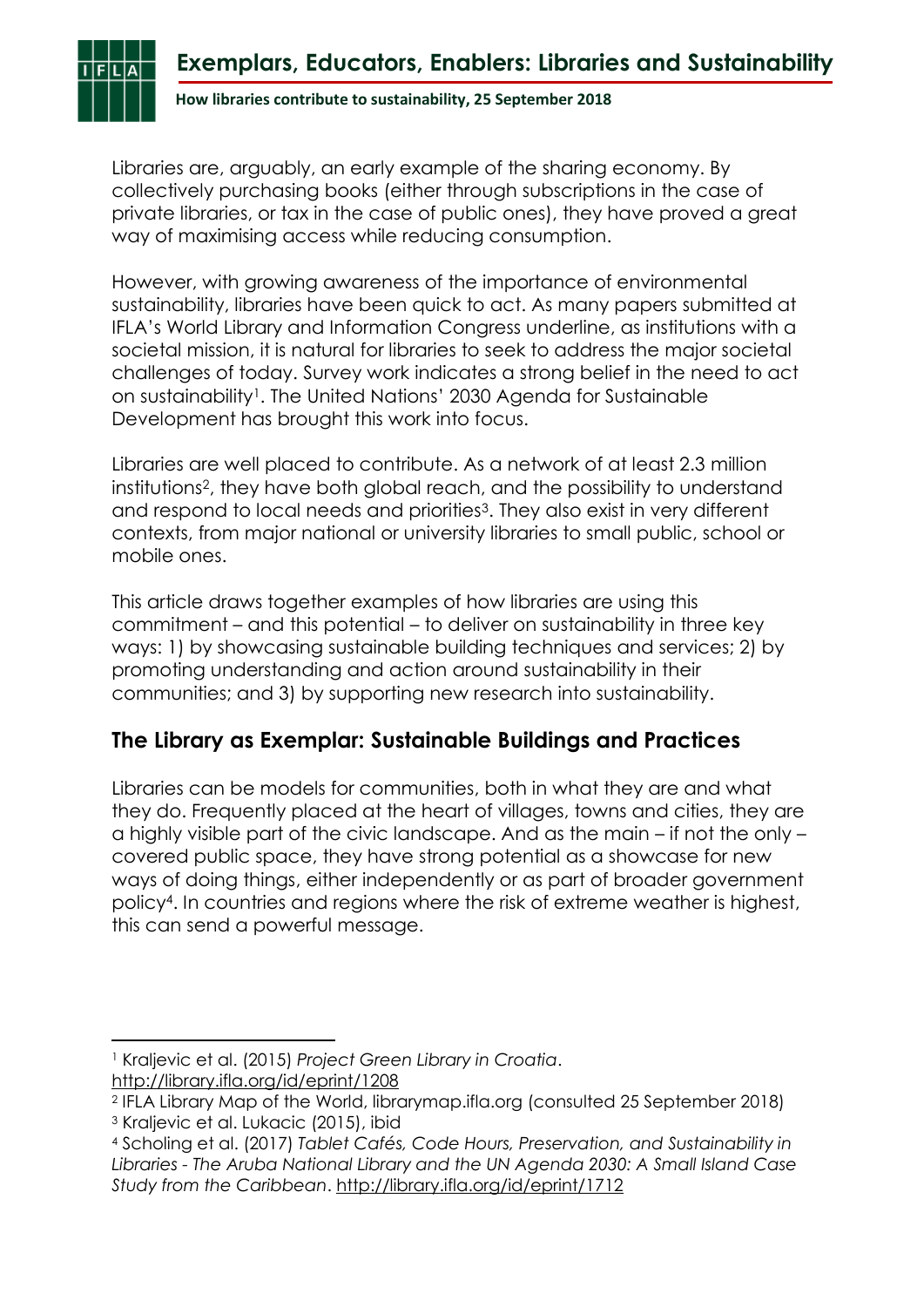

The Green Library movement began in the 1990s, with a strong focus on buildings5. Given the impact of the techniques and materials used, both in the initial construction and ongoing operation, this is an important place to start. As Qutab et al. underline, 'library buildings as providers of knowledge should ideally showcase knowledge about green/sustainable building by their own designs'6.

Libraries have therefore been active in taking steps to build in ways that reduce energy and water use<sup>7</sup>, using retrofitting technology in existing buildings8, and making the most of architectural features to limit the need for air conditioning9. Where new ones are built, there is an effort to place them in easy reach of public transport or within cycling distance of as many people as possible<sup>10</sup>. Recycled, re-used and re-purposed materials can be used in construction<sup>11</sup>.

As with all pioneering efforts, there can be hiccups, but these also provide an opportunity to learn about the limits of – and the need for persistence with – new technologies<sup>12</sup>.

Yet libraries are about far more than just buildings, and it is not every library that has the financial, or even the legal possibility, to carry out construction work. However, the practices adopted by staff can also make a difference. Activities such as reduction of waste and use of water and energy, or recycling competitions<sup>13</sup> can both reduce costs for the library, and further make use of libraries' potential to set an example to others. This in turn can make the place more attractive, and draw in more patrons<sup>14</sup>.

It is true that concepts such as Green Libraries are still most widely spread in richer countries<sup>15</sup>. However, interestingly, there is also some evidence that

**.** 

<sup>10</sup> Fresnido et al (2018), ibid.

<sup>5</sup> Fresnido et al. (2018) *Going Green: Sustainable Practices in Philippine Libraries*. <http://library.ifla.org/id/eprint/2173>

<sup>6</sup> Qutab et al (2016) *Environmentally Sustainable Library Buildings: Opportunities and Challenges for Asian Countries,* <http://library.ifla.org/id/eprint/1432>

<sup>7</sup> Fresnido et al (2018), ibid.

<sup>8</sup> Qutab et al (2016), ibid.

<sup>9</sup> Chakraborty (2013) *Going green or not: realities of the Indian metropolis libraries,* <http://library.ifla.org/id/eprint/113>

<sup>11</sup> Soh et al (2013) *My tree house - World's 1st green library for kids,* <http://library.ifla.org/id/eprint/122>

<sup>12</sup> Burn (2014) *The Grove Library as an example: A "green" library in terms of ongoing community engagement, community expectations, information provision and sharing, and partnerships*. <http://library.ifla.org/id/eprint/940>

<sup>13</sup> Oyelude et al. (2013) *Greening: pluses and minuses of Nigerian libraries in promoting environmental sustainability*.<http://library.ifla.org/id/eprint/133> <sup>14</sup> Burn (2014), ibid.

<sup>&</sup>lt;sup>15</sup> Fresnido et al (2018), ibid.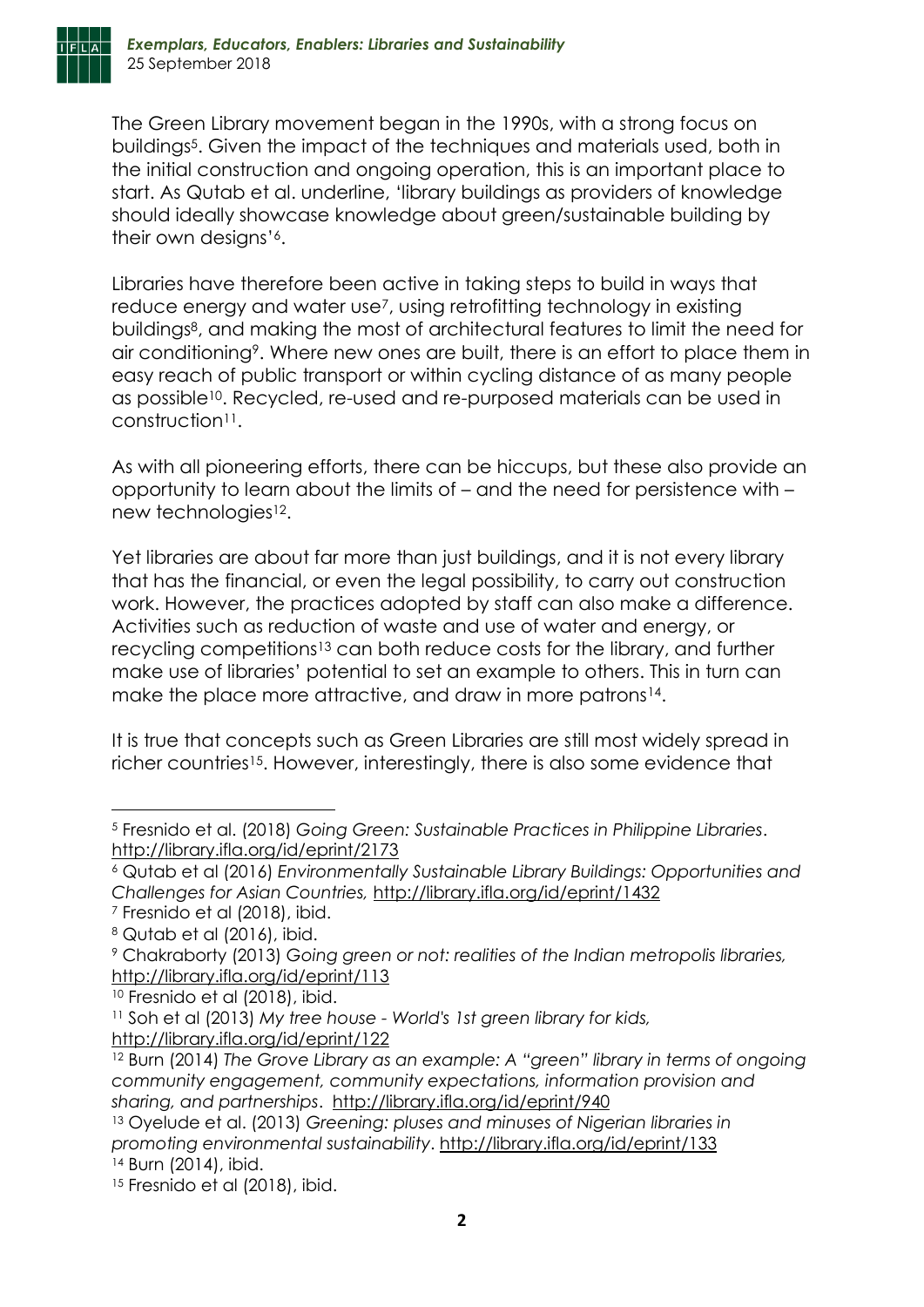

even where awareness of Green Libraries as a concept is low, librarians are still taking actions on their own initiative that boost sustainability<sup>16</sup>.

## **The Library as Educator: Promoting Sustainability Literacy**

Access to information is at the heart of the mission of libraries, and is a central value for librarians around the world<sup>17</sup>. Many have long provided information about environmental issues as part of their collections. However, there is a sense in many countries that for libraries – and in particular public or school libraries – to realise their potential in promoting sustainability, they should take a proactive role<sup>18</sup>.

This applies as much at the level of the community as of the individual. Jeffrey Scherer underlines that libraries, as community centres, can 'establish a social compact that creates a positive chain reaction within a community. By inextricably linking the economic, social, environmental and economic performance of the library within the community, the library serves a new role model for governance…'19.

Indeed, this approach reflects a broader trend towards thinking about how to make access to information meaningful, as highlighted in the definition offered in the Development and Access to Information report20. According to this, for access to be effective, information must be available in a form that works for users, and that users themselves must be able to find, apply, and create their own information. In effect, information should enable actions that improve lives. Libraries have a particular potential to make this happen.

Petra Hauke's paper for the 2018 World Library and Information Congress offers an extensive discussion of the role in libraries in this respect<sup>21</sup>. She underlines that 'As cultural institutions that serve all members of society, including children, young adults, adults, and the elderly alike, libraries have a legal and moral obligation to contribute to sustainability education through teaching more than information literacy; they should take over the leadership in teaching sustainability literacy'.

Sustainability literacy in turn is defined as 'having the knowledge and skills to advocate for resilient social, economic and environmental systems' <sup>22</sup>. By

**.** 

<sup>16</sup> Oyelude et al (2013), ibid.

<sup>17</sup> IFLA (2018), *IFLA Global Vision Summary Report*, globalvision.ifla.org

<sup>18</sup> For example, Uganda: Mulumba et al (2017) *The emerging role of LIS professionals in combating adverse environmental effects,* <http://library.ifla.org/id/eprint/1945>

<sup>19</sup> Scherer (2014) *Green libraries promoting sustainable communities*. <http://library.ifla.org/id/eprint/939>

<sup>20</sup> Garrido et al. (ed.s) (2017), *Development and Access to Information*, da2i.ifla.org <sup>21</sup> Hauke (2018) *From Information Literacy to Green Literacy: Training Librarians as Trainers for Sustainability Literacy*.<http://library.ifla.org/id/eprint/2147>  $22$  Idem.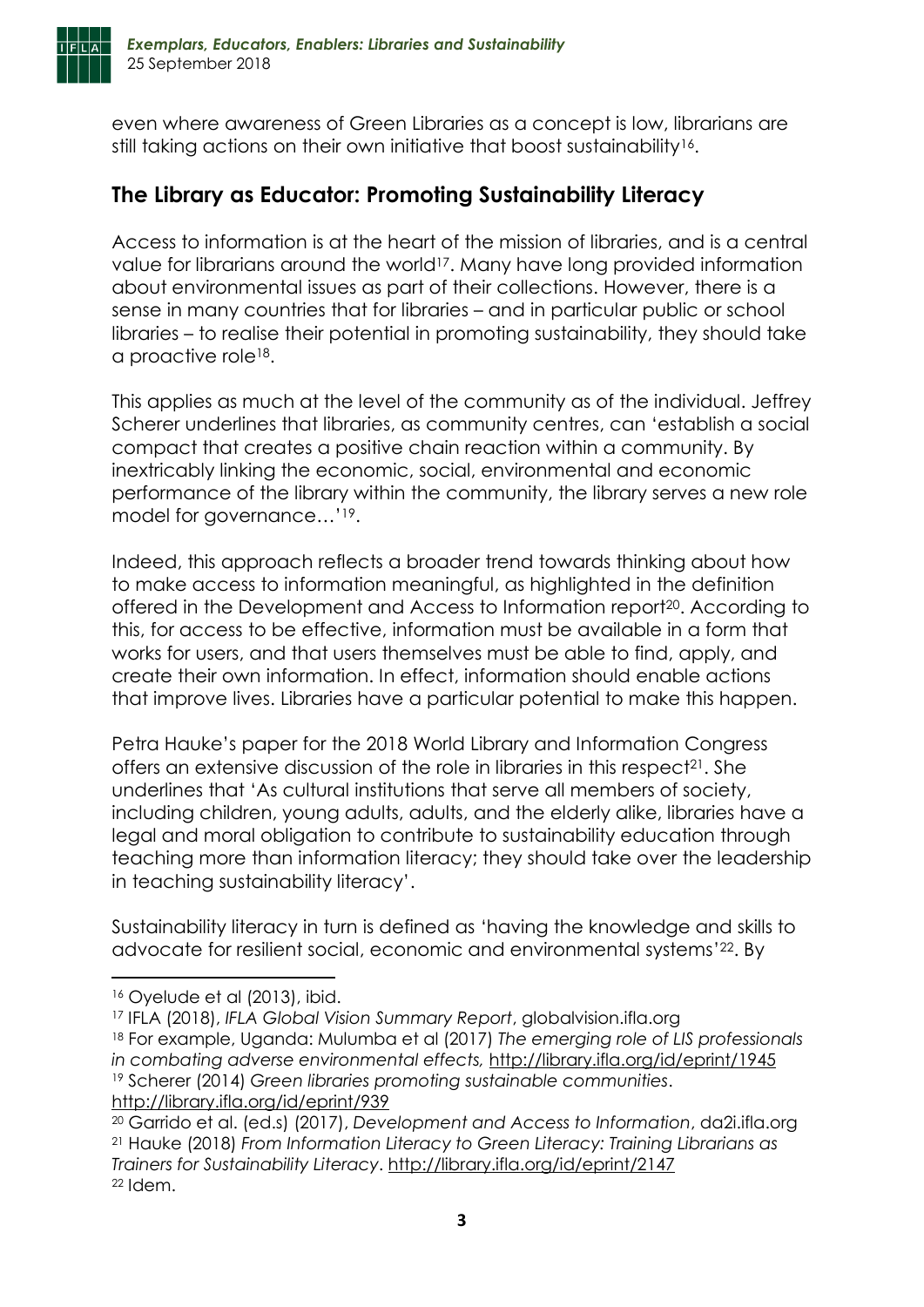

providing sustainability literacy, libraries can therefore bring about the change in attitudes and habits in everyone that will be necessary in order to make a more sustainable society.

Hauke goes on to identify examples at the global, national and local levels where libraries (both university and public) are acting to deliver sustainability literacy. She also highlights IFLA's own Special Interest Group on Environment, Sustainability and Libraries (ENSULIB).

Delivering on this model, 363 libraries in Brazil have 'Green Rooms', which serve as information points about environmental issues<sup>23</sup>, while the National Library of Aruba has organised a Green Education Symposium24.

Other papers underline the benefits of working with children and young adults in order to build the habit of sustainability early in life. The Russian State Library for Young Adults has been working for many years on green issues, with libraries increasingly seen as leading information points on environmental issues in their communities. The Library also co-organised a Day of Environmental Knowledge that saw over 1500 libraries in 75 regions take part. Participants learnt about sustainability, and shared their experiences and ideas, including with the minister25.

Meanwhile, the 'My Treehouse' library for children, hosted within the central public library of Singapore, aims to do the same, with a mixture of education and exemplary use of materials, with a specific focus on how to make sustainability attractive for children<sup>26</sup>.

# **The Library as Enabler: Supporting Sustainability Research**

Libraries also have a major role in universities and research centres, providing the resources necessary for students and researchers. Going beyond simple provision of books and journals, they also offer valuable training and support to users on how to get the best out of the information available.

This work is particularly important in the case of sustainability, which is, by its nature, an interdisciplinary question, bringing together ideas and approaches from different fields. For faculty, students and librarians, this has required new approaches which work across, rather than within, subject areas. A first challenge has been to ensure that collections reflect the whole range of

**.** 

<sup>23</sup> Bezerra Cardoso et al (2015) *Sustainable and Green Libraries in Brazil: Guidelines for Local Governments*.<http://library.ifla.org/id/eprint/1207>

<sup>24</sup> Scholing et al. (2017), ibid.

<sup>25</sup> Purnik et al (2018) *Library as a "Point of Grow" in Sustainable Development Society*. <http://library.ifla.org/2177/1/187-purnik-en.pdf>

<sup>26</sup> Soh et al. (2013), ibid.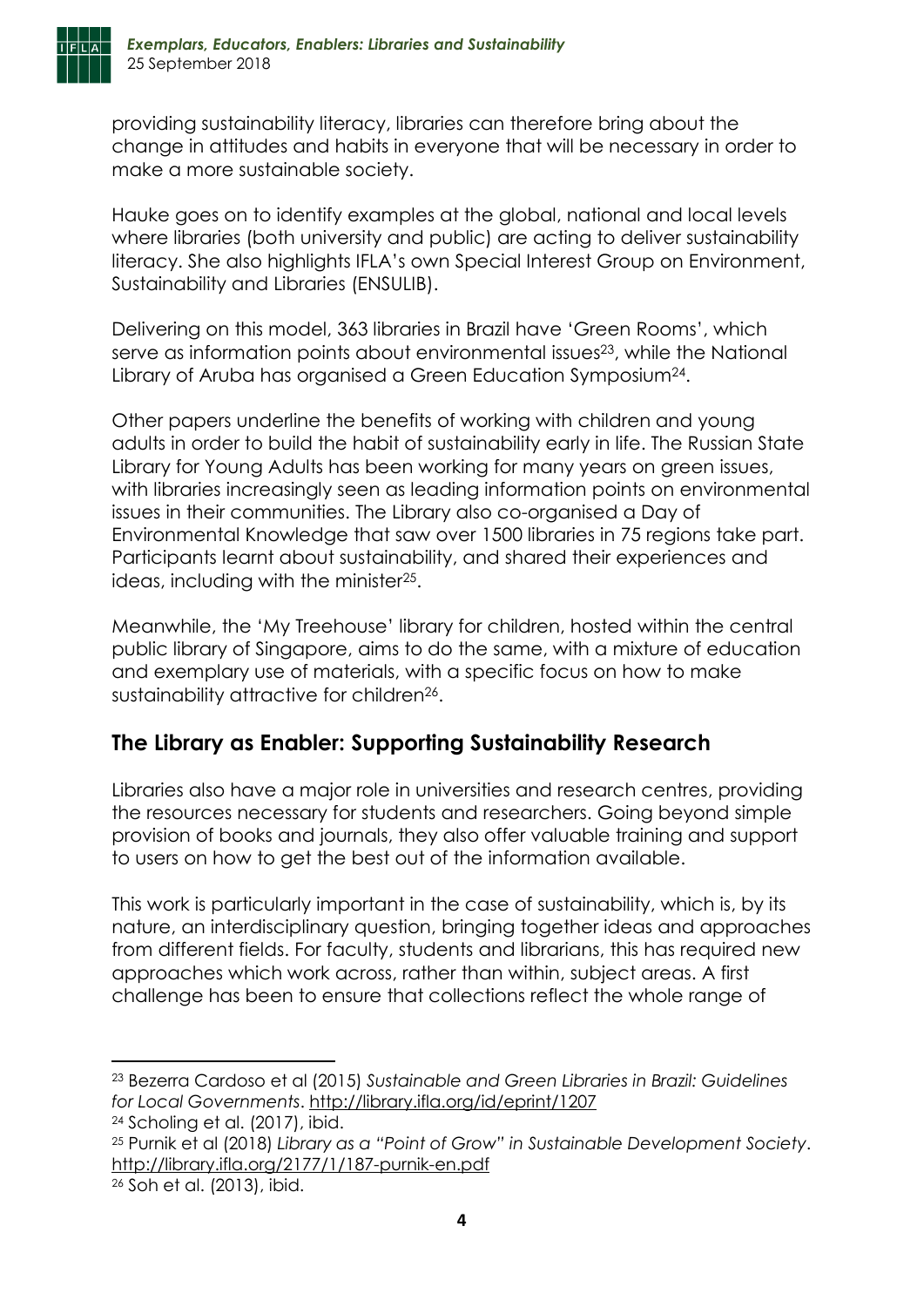

relevant approaches – one that the University of Nairobi library has consciously been seeking to address<sup>27</sup>.

In Sweden, for example, the library in Gothenburg has therefore developed adaptable tools on information literacy for sustainability, including a course for students. By focusing on information requirements around focused questions (in this case, a housing project), they have found a way of teaching how to perform research from the perspective of sustainability, with strong positive feedback from students and staff<sup>28</sup>.

In the United Sates, Fresno State University used an embedded librarian to work with STEM<sup>29</sup> students, with a particular focus on female students or those from minority groups. The librarian worked both to develop means of carrying out research across disciplines, but also to help with more fundamental questions around the way in which research is written and presented. As with Gothenburg, the focus on a specific question related to sustainability (such as coffee, water or campus environments) both made it more real, and allowed for an interdisciplinary approach<sup>30</sup>.

Librarians can take this approach out of the library and into research teams, as in the case of a project on developing research networks and capacity on sustainability issues in South Texas<sup>31</sup>. The specific skills of the librarian made it possible to ensure more effective cooperation, sharing of research and data, and the production of sustainability education modules.

### **Into the Future**

**.** 

The contribution libraries can make to sustainability – both through their own practices and the behaviour change and innovation that they can catalyse in others – is clear. As Hauke notes, 'the engagement of libraries and librarians worldwide in taking action for a sustainable worth living world is obvious as international, national, and local initiatives demonstrate impressively'32.

There are already reflections on how to take this work to the next level. Current international standards (such as LEED and ISO standards) focus

<sup>29</sup> Science, Technology, Engineering, Maths

<http://library.ifla.org/id/eprint/2176>

<sup>27</sup> Achieng (2015) *Preparedness of University Libraries as drivers for green transformation and sustainable development: the case of University of Nairobi Library, Kenya*. <http://library.ifla.org/id/eprint/1209>

<sup>28</sup> Jadefrid et al (2016) *Searching for sustainability - A blended course in how to search interdisciplinary*

<sup>30</sup> Pun et al. (2018) *Campus Sustainability and Information Literacy for First Year Students: Preserving the University's Environment for the Future,*

<sup>31</sup> Xu (2016) *Using Library and Information technologies and Resources to Support Sustainability Projects*, <http://library.ifla.org/id/eprint/1339> <sup>32</sup> Hauke (2018), ibid.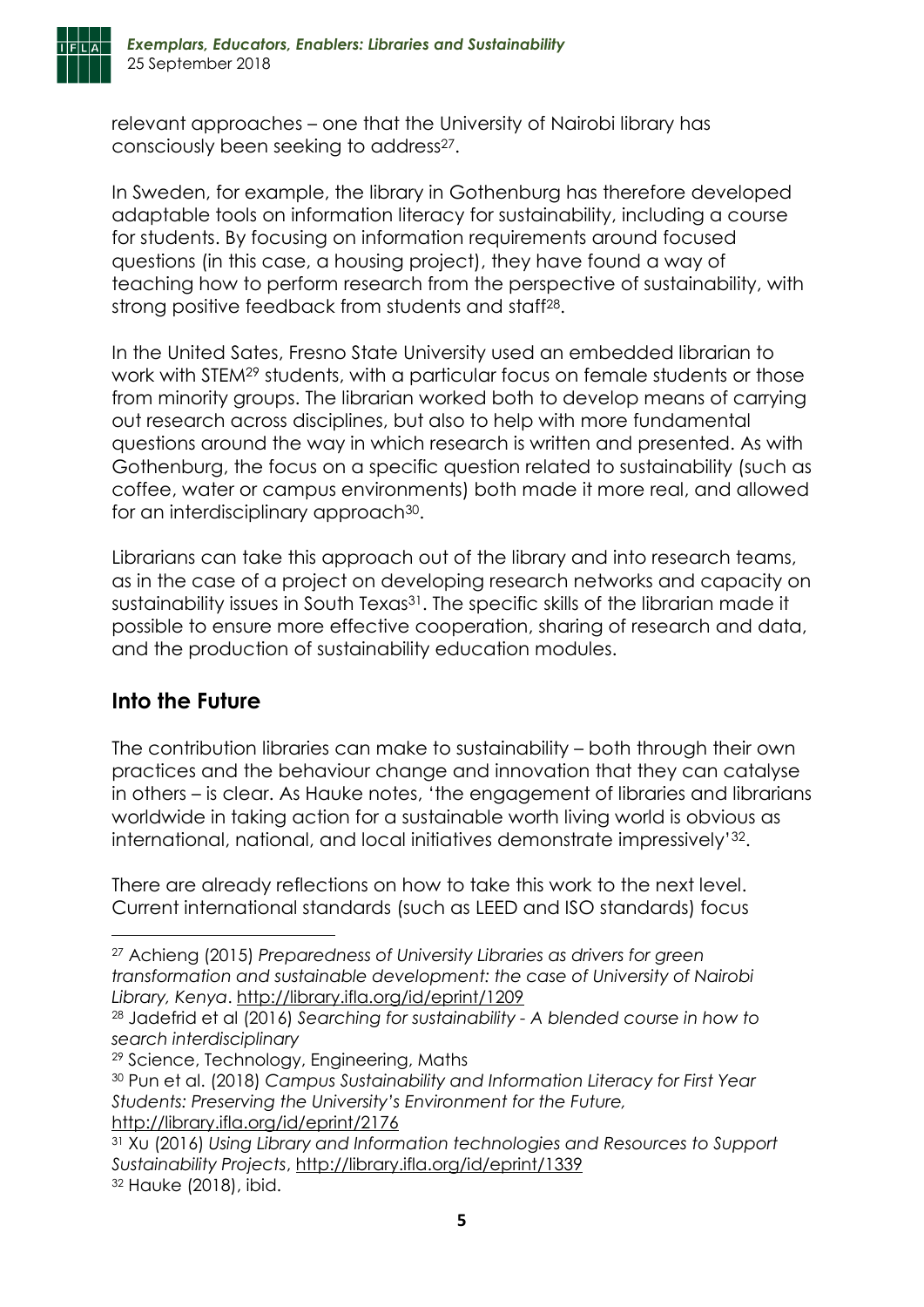

**.** 

primarily on buildings and operational issues, without a specific focus on libraries. There is a sense that the unique nature of libraries – including their potential to offer services which promote sustainability – merit their own set of standards<sup>33</sup>. There are already some efforts to explore what these might include34.

IFLA's own Environment, Sustainability and Libraries Special Interest Group<sup>35</sup> includes, as part of its mission, work on promoting best practices, as well as celebrating the best ideas through the Green Library Award36. Meanwhile, the need to promote sustainability – in attitudes, practices and research – grows ever stronger. Demand for the contribution that libraries can make is not likely to fall any time soon.

<sup>33</sup> Hauke (2015) *How to become / How to identify a Green Library? Standards for Certification*. <http://library.ifla.org/id/eprint/1237>

<sup>34</sup> Karioja (2013) *How to evaluate libraries' sustainability? An approach to an evaluation model and indicators,* <http://library.ifla.org/id/eprint/114>

<sup>35</sup> <https://www.ifla.org/environment-sustainability-and-libraries>

<sup>36</sup> IFLA Green Library Award,<https://www.ifla.org/node/10159>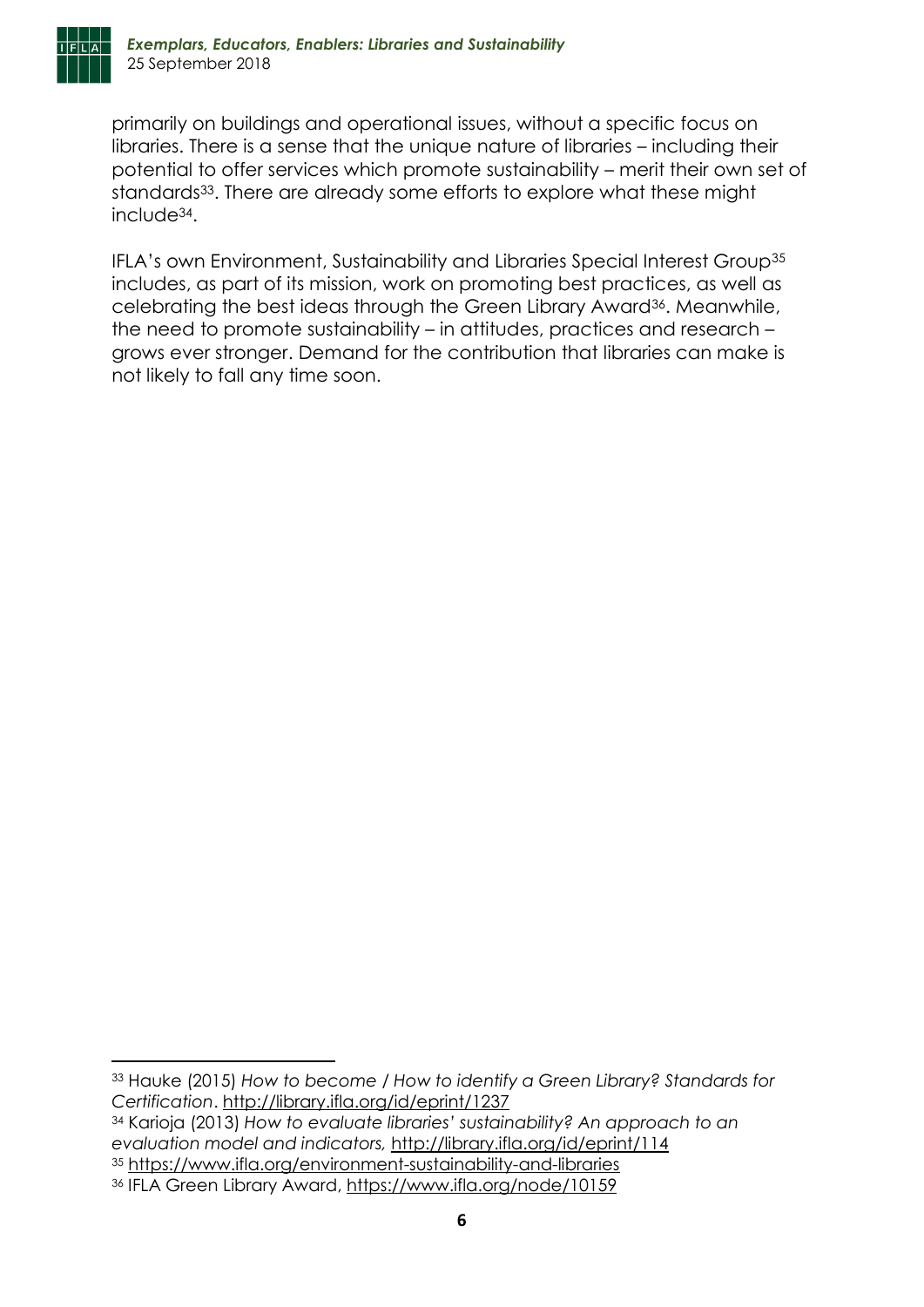

### **Bibliography**

Achieng, Jane (2015) *Preparedness of University Libraries as drivers for green transformation and sustainable development: the case of University of Nairobi Library, Kenya*. <http://library.ifla.org/id/eprint/1209>

Bezerra Cardoso, Nathalice and Campos Machado, Elisa (2015) *Sustainable and Green Libraries in Brazil: Guidelines for Local Governments*. <http://library.ifla.org/id/eprint/1207>

Burn, Debra (2014) *The Grove Library as an example: A "green" library in terms of ongoing community engagement, community expectations, information provision and sharing, and partnerships*. [http://library.ifla.org/id/eprint/940C](http://library.ifla.org/id/eprint/940)hakraborty, Susmita (2013) *Going green or not: realities of the Indian metropolis libraries,* <http://library.ifla.org/id/eprint/113>

Fresnido, Ana Maria B. and Esposo-Betan, Sharon Maria S. (2018) *Going Green: Sustainable Practices in Philippine Libraries*. <http://library.ifla.org/id/eprint/2173>

Garrido, Maria and Wyber, Stephen (ed.s) (2017), *Development and Access to Information*, da2i.ifla.org

Hauke, Petra (2015) *How to become / How to identify a Green Library? Standards for Certification*. [http://library.ifla.org/id/eprint/1237H](http://library.ifla.org/id/eprint/1237)auke, Petra (2018) *From Information Literacy to Green Literacy: Training Librarians as Trainers for Sustainability Literacy*.<http://library.ifla.org/id/eprint/2147>

IFLA (2018), *IFLA Library Map of the World*, librarymap.ifla.org

IFLA (2018), *IFLA Global Vision Summary Report*, globalvision.ifla.org

Jadefrid, Mauritza, Lennartsson, Joakim, Kleinhenz, Christian and Blomberg, Mats (2016) *Searching for sustainability - A blended course in how to search interdisciplinary*

Karioja, Elina (2013) *How to evaluate libraries' sustainability? An approach to an evaluation model and indicators,* <http://library.ifla.org/id/eprint/114>

Kraljevic, Ivan and Lukacic, Petar (2015) *Project Green Library in Croatia*. <http://library.ifla.org/id/eprint/1208>

Mulumba, Onan and Nakazibwe, Irene (2017) *The emerging role of LIS professionals in combating adverse environmental effects,* <http://library.ifla.org/id/eprint/1945>